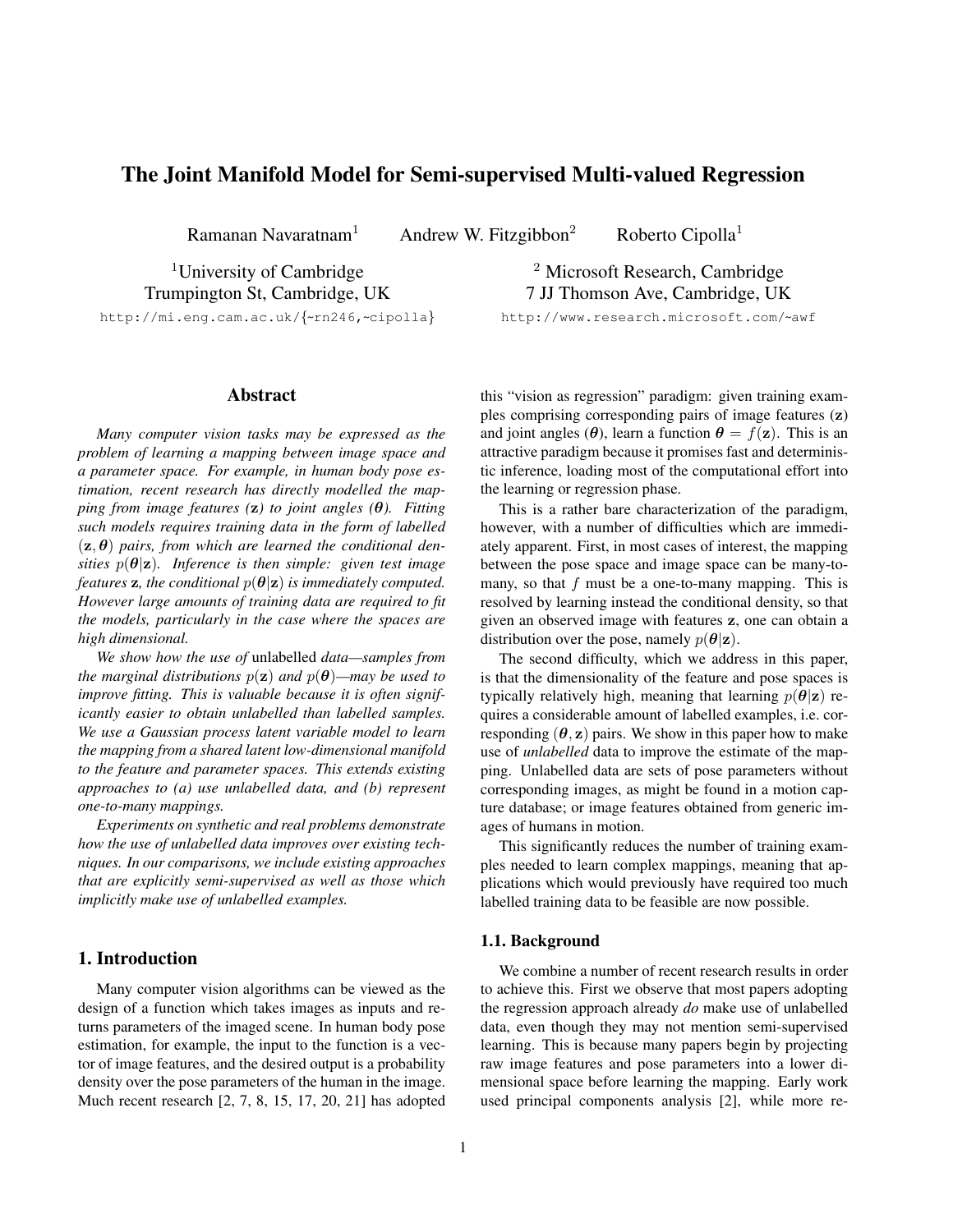

Figure 1. Learning a manifold. (a) 100 noisy samples from the curve  $\{(t, t + 0.3 \sin(2\pi t)) | 0 < t < 1\}$ . (b) Joint density modelled by GPLVM. (c) 8 samples from the curve. (d) The manifold is not well modelled by the GPLVM. (e) The same 8 samples are augmented with 52 samples from each of the marginal distributions. (f) The marginal samples allow the manifold to be accurately estimated. See §1.2 for a fuller discussion.

cent techniques allow for nonlinear mappings [17, 20]. In terms of our notation, image features z are assumed to be images of latent points  $t_z$  on a low-dimensional manifold, parametrized by a projection function of the form  $z = P_z(t_z)$ . Similarly the pose parameters live in a lowdimensional manifold in joint-angle space parametrized by  $\theta = P_{\theta}(\mathbf{t}_{\theta})$ . Instead of learning the conditional  $p(\theta|\mathbf{z})$ , we learn the lower dimensional model  $p(\mathbf{t}_{\theta}|\mathbf{t}_z) = f(\mathbf{t}_{\theta}, \mathbf{t}_z)$ from which  $p(\theta|\mathbf{z}) = f(P_{\theta}^{-1}(\theta), P_{z}^{-1}(\mathbf{z}))$ . The key is that the functions  $P_{\theta}$  and  $P_{z}$  can be learned using all available image and pose samples, not just the those in the labelled set, so that the mapping is learned in a lower dimensional space, making better use of the labelled data.

The difficulty with this approach is that the z and  $\theta$ manifolds are learned independently, so that the function  $f$  which describes the mapping between them may be unnecessarily complex. In order to overcome this difficulty, *shared manifold* methods [7, 8, 15, 21] simultaneously learn the mappings  $P_z$  and  $P_\theta$  from labelled samples, so that each  $(\theta, z)$  pair is associated with a single latent t, giving  $(\theta, \mathbf{z}) = (P_{\theta}(\mathbf{t}), P_{z}(\mathbf{t}))$ . These methods are, however, restricted to one-to-one mappings, and so cannot the model multimodal conditionals common in problems such as human pose estimation.

Closely related to our work is the study of *semisupervised regression*, on which a survey can be found in [22]. Semi-supervised regression attempts to learn a mapping of the form  $z = f(\theta)$ , using labelled pairs  $(\theta, z)$ and unlabelled  $\theta$  samples only. Our work improves on these methods by also incorporating samples from the z distribution, and by incorporating manifold learning to reduce the dimensionality of the joint space in which learning is performed.

One more related approach to the regression problem is direct modelling of the joint density  $p(t_\theta, t_\tau)$ , from which the conditionals are extracted using  $p(\mathbf{t}_{\theta}|\mathbf{t}_z)$  =  $p(\mathbf{t}_{\theta}, \mathbf{t}_{z})/p(\mathbf{t}_{z})$ . Agarwal et al.[3] propose fitting a mixture of Gaussians to the joint samples, and this was later extended [13] to incorporate missing data using the algorithm of Ghahramani and Jordan [5]. These approaches make use of unlabelled data, and can learn multimodal conditionals, but as we shall show in this paper, the mixture of Gaussians model needs many parameters, and hence a large number of labelled samples, in order to fit nonlinear manifolds.

Our primary modelling tool will be the Gaussian process latent variable model (GPLVM [11, 10]), which has already been used by several researchers in the context of human pose estimation [6, 15, 19, 20]. Our main contribution is to modify it to use marginal samples, and to demonstrate the improvement this confers.

#### 1.2. The key idea

Figure 1 is an abstract illustration of the problem solved by this work. The horizontal axis represents images z, and the vertical represents pose parameters  $\theta$ . Given 100 training pairs  $\{(\mathbf{z}_i, \theta_i)\}_{i=1}^{100}$ , we can get a good estimate of the joint density  $p(\mathbf{z}, \boldsymbol{\theta})$ , and consequently a good estimate of  $p(\theta|\mathbf{z})$  as shown in figure 1b. However in higher dimensions, samples are relatively more sparse, and we typically have a situation more akin to that in figure 1c, where only eight samples from the joint density are available. In this case, even the best algorithm we have (we show the results for lesser algorithms later in the paper) fails to model the manifold well. All is not lost, however: adding 52 *unlabelled* examples to the eight used in (d) allows the manifold to be reconstructed accurately. The unlabelled examples are simply samples from the marginal distributions  $p(\theta)$  and  $p(\mathbf{z}).$ 

This is a "pure" example of semi-supervised learning: because the features live in 1D spaces and the latent manifold is 1D, there is no opportunity for manifold learning to leverage unlabelled data. Without further prior knowledge, the smoothest mappings  $P_z$  and  $P_\theta$  will be the identity. The unlabelled samples contribute to the estimate of the joint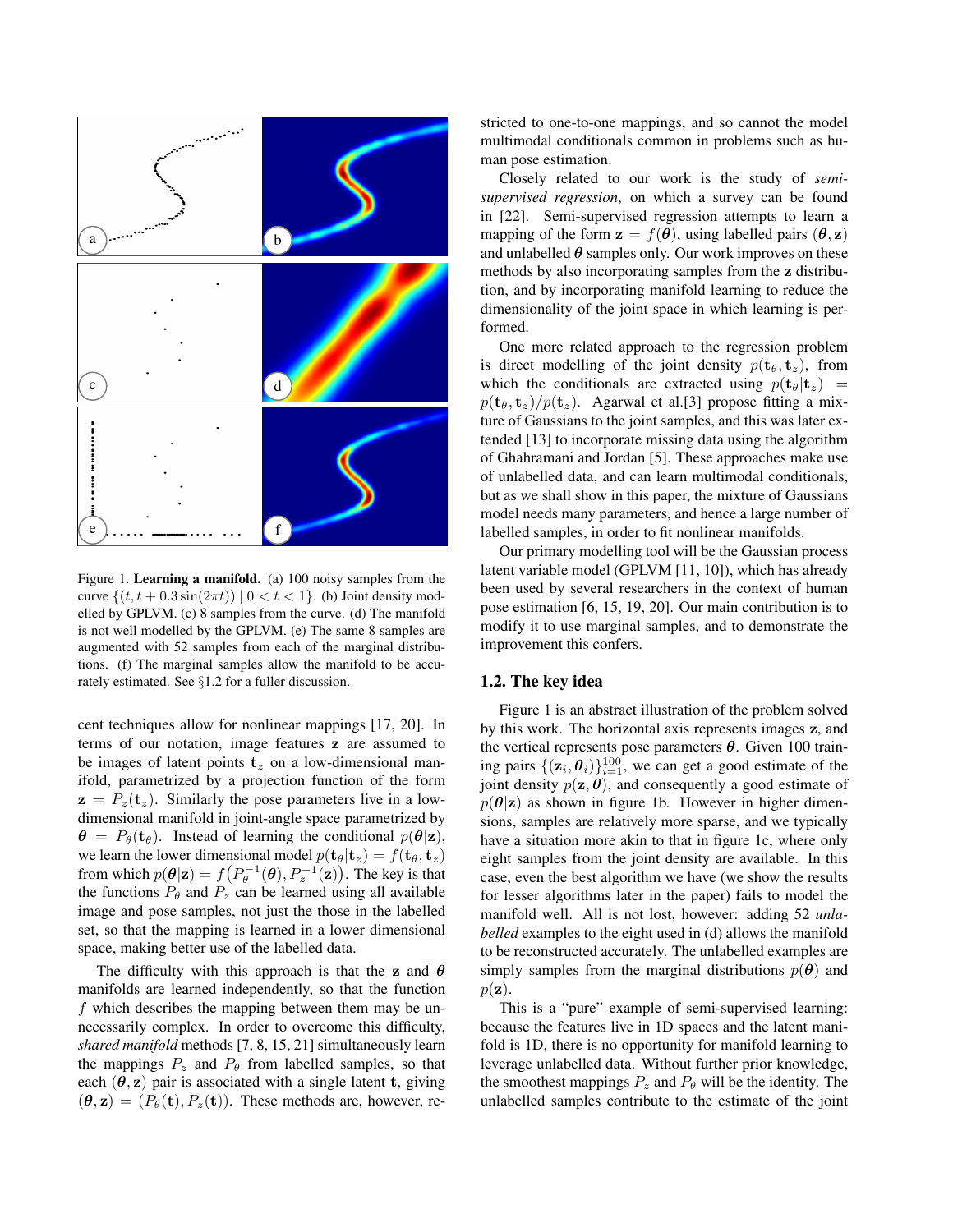density because the marginals of the fitted joint density must match the distributions of  $p(z)$  and  $p(\theta)$ . Put another way, additional constraints on the joint density model are provided by the projection constraints  $p(\theta) = \int p(\theta, z) dz$  and  $p(\mathbf{z}) = \int p(\boldsymbol{\theta}, \mathbf{z}) d\boldsymbol{\theta}.$ 

The rest of this paper develops this idea for general regression problems, using the GPLVM as the manifold model. The final model is an assembly of various existing components, but the combination as implemented here is novel and, as we show, outperforms existing models on a number of real-world problems.

### 2. Joint Manifold Modelling (JMM)

Our ultimate goal is to model the joint density of  $(\theta, z)$ . The model will depend on model parameters  $\phi$ , and when we wish to make this clear, this density is written  $p(\theta, \mathbf{z}|\phi)$ . A latent variable t drawn from distribution  $p(t)$  generates each of  $\theta$  and z giving the factorization

$$
p(\theta, \mathbf{z}|\mathbf{t}) = p(\theta|\mathbf{t})p(\mathbf{z}|\mathbf{t})
$$
 (1)

from which the joint density may be obtained as

$$
p(\theta, \mathbf{z}) = \int p(\theta | \mathbf{t}) p(\mathbf{z} | \mathbf{t}) p(\mathbf{t}) \mathrm{d}\mathbf{t}
$$
 (2)

Each conditional  $p(\cdot|\mathbf{t})$  will be defined by a Gaussian process, as described below. Given training examples  $D =$  $\{(\theta_l, \mathbf{z}_l)\}_{l=1}^L$ , the manifold learning task is to associate with each example a latent value  $t_l$  to maximize the posterior

$$
p(\mathbf{t}_{1..L}|\mathbf{D}) \propto \prod_{l=1}^{L} p(\boldsymbol{\theta}_l, \mathbf{z}_l | \mathbf{t}_l) p(\mathbf{t}_l)
$$
(3)

$$
= \prod_{l=1} p(\boldsymbol{\theta}_l | \mathbf{t}_l) p(\mathbf{z}_l | \mathbf{t}_l) p(\mathbf{t}_l).
$$
 (4)

We begin by describing Gaussian processes and the GPLVM, and then show how the above procedure may be modified to deal with unlabelled examples.

#### 2.1. Gaussian Processes (GPs)

The conditionals take the form of a Gaussian process, a distribution over functions which, when conditioned on training data, produces a radial basis function approximation to the data, along with associated covariance estimates. The Gaussian process is an elegant and powerful way to model regression, and for full details the reader is encouraged to consult one of the many introductory treatments (e.g. [4]). For our purposes, a brief adumbration of the properties will suffice. Consider a scalar function  $x(t)$  of a scalar parameter t. Let  $x(\cdot)$  be drawn from a zero-mean Gaussian process with kernel function  $\kappa(\cdot, \cdot)$ . Then for any

(possibly infinite) vector of values  $T = [t_i]_i$ , the vector of corresponding function values  $X = [x(t_i)]_i$  is Gaussian distributed with distribution

$$
p(X|T) = \mathcal{N}(X|0, \kappa(T, T))
$$
\n(5)

where  $N$  is the standard multivariate Gaussian

$$
\mathcal{N}(\mathbf{x}|\boldsymbol{\mu}, \boldsymbol{\Sigma}) = |2\pi \boldsymbol{\Sigma}|^{-\frac{1}{2}} \exp\left(-\frac{1}{2}(\mathbf{x} - \boldsymbol{\mu})^\top \boldsymbol{\Sigma}^{-1}(\mathbf{x} - \boldsymbol{\mu})\right)
$$

Conditioning a GP on training data may be viewed as producing another GP, with a new kernel and mean function, which we may loosely think of as "parameters" of the conditioned or fitted GP. A set of training examples is represented as pairs of column vectors  $\{(\mathbf{x}_l, \mathbf{t}_l)\}_{l=1}^L$ , where each  $x_l \in \mathbb{R}^d$ , and  $t_l \in \mathbb{R}^s$ . We wish to determine the GP parameters for the GP conditioned on the training data. Arrange the training vectors into the rows of matrices  $\mathbf{X}_{\text{train}} = [\mathbf{x}_1, ..., \mathbf{x}_L]^{\top}$  and  $\mathbf{T}_{\text{train}} = [\mathbf{t}_1, ..., \mathbf{t}_L]^{\top}$ . The recipe for "fitting" the GP is as follows:

1. Compute the  $L \times L$  Gram matrix **K** with  $ij^{\text{th}}$  element  $\kappa(\mathbf{t}_i, \mathbf{t}_j)$ . Our implementation used a Gaussian kernel of the form

$$
\kappa(\mathbf{t}, \mathbf{t}') = \alpha \exp\left(-\frac{\beta}{2} \|\mathbf{t} - \mathbf{t}'\|^2\right) + \lambda \mathbf{t}^\top \mathbf{t}' \qquad (6)
$$

We define  $\phi$  to be vector of hyperparameters  $\{\alpha, \beta, \lambda, \gamma\}$ , where  $\gamma$  is a noise precision (see below).

- 2. Compute the  $L \times d$  weight matrix  $\mathbf{W} = \mathbf{K}^{-1} \mathbf{X}_{train}$ .
- 3. Define the pair of functions

$$
\mathbf{k}(\mathbf{t}) = \kappa(\mathbf{t}, \mathbf{T}_{\text{train}}) = [\kappa(\mathbf{t}, \mathbf{t}_1), ..., \kappa(\mathbf{t}, \mathbf{t}_L)]^\top, \n\Sigma(\mathbf{t}, \mathbf{t}') = \kappa(\mathbf{t}, \mathbf{t}') - \mathbf{k}(\mathbf{t})^\top \mathbf{K}^{-1} \mathbf{k}(\mathbf{t}').
$$
\n(8)

Given the above definitions, the conditional density at a point t is then

$$
p(\mathbf{x}|\mathbf{t}) = \mathcal{N}\left(\mathbf{x}|\mathbf{W}^{\top}\mathbf{k}(\mathbf{t}), \Sigma(\mathbf{t}, \mathbf{t})\mathbf{I} + \gamma^{-1}\mathbf{I}\right)
$$
(9)

where  $x_i$  is the i<sup>th</sup> component of vector x. Optimizing the likelihood of  $X_{train}$  over the hyperparameters  $\phi$  is achieved using a nonlinear optimizer such as scaled conjugate gradient [10, 12].

### 2.2. GP Latent Variable Model (GPLVM)

We are now given training examples  $X \subset \mathbb{R}^d$  which are assumed to live in a low-dimensional submanifold of  $\mathbb{R}^d$ . The goal of the GPLVM to discover this submanifold, that is to associate with each  $x_l$  a latent variable  $t_l$  representing its coordinates in the manifold. We find  $T$  by maximizing the likelihood of the training examples. The likelihood of X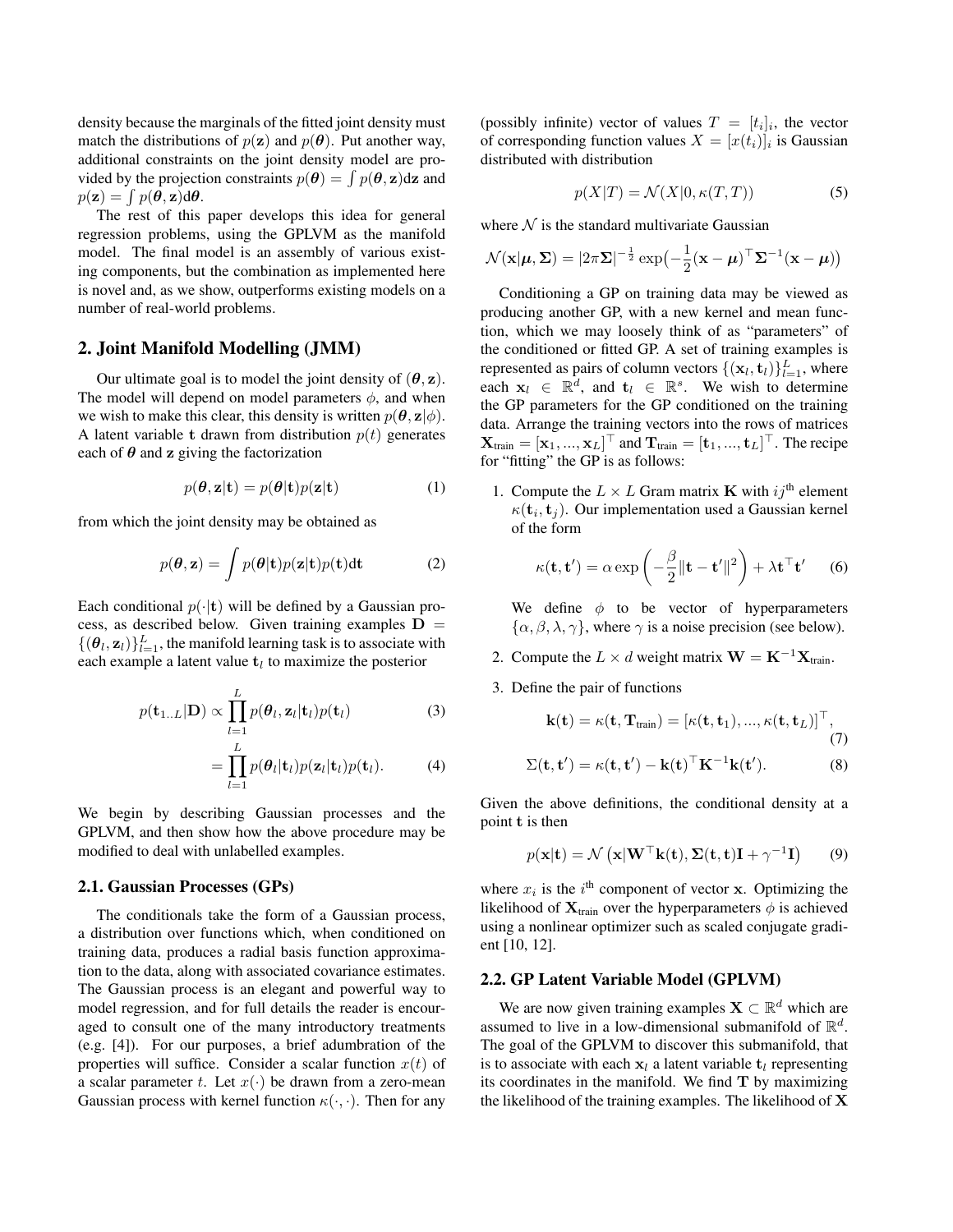given T and the hyperparameters  $\phi$  is given by a Gaussian process as above,

$$
p(\mathbf{X}|\mathbf{T},\phi) = \prod_{i=1}^{d} \mathcal{N}\left(\mathbf{X}_{:,i} \middle| \mathbf{0}, \kappa(\mathbf{T}, \mathbf{T}) + \gamma^{-1} \mathbf{I}\right)
$$
 (10)

The notation  $X_{:,i}$  is used to indicate the  $L\times 1$  column vector constructed from the  $i<sup>th</sup>$  dimension of the data points. The prior over T is independently Gaussian on each  $t_i$ :

$$
p(\mathbf{T}) = \prod_{l=1}^{L} \mathcal{N}(\mathbf{t}_l | \mathbf{0}, \mathbf{I}).
$$
 (11)

Thus the posterior is given by

$$
p(\mathbf{T}, \mathbf{X} | \phi) = p(\mathbf{X} | \mathbf{T}, \phi) p(\mathbf{T}) \tag{12}
$$

Again, a suitable optimization method can be used to find the optimal set of values  $(\mathbf{T}, \phi)$  that minimizes the negative log posterior  $\mathbb{L} = -\log p(\mathbf{T}, \mathbf{X} | \phi)$  for a given data set. Applying the GPLVM to our problem (4), we define  $x_l$  as the concatenation

$$
\mathbf{x}_l = \begin{pmatrix} \boldsymbol{\theta}_l \\ \mathbf{z}_l \end{pmatrix} \tag{13}
$$

and proceed as just described.

#### 2.3. Accommodating unlabelled data

An advantage of the GPLVM is that it is relatively straightforward to incorporate unlabelled examples. Due to the separation along each dimension in equation (10), data with some missing dimensions can be accommodated in the model as explained below.

From (13), each data point  $x_k$  is composed of two components, which in this section we name pose component  $x_k^p$ and the feature component  $x_k^f$ , of dimension P and F respectively, so  $P + F = d$ . Then  $\mathbf{x}_k = [\mathbf{x}_k^p]$  ${}^{\top}\mathbf{x}^f_k$  $\bigcap_{i=1}^{\mathsf{T}}$ . Without loss of generality, we may reorder the matrix  $X$  into three blocks, containing respectively the joint, f-marginal and p-marginal samples, so

$$
\mathbf{X} = \begin{bmatrix} \mathbf{X}^{pf} \\ \mathbf{X}^{p*} \\ \mathbf{X}^{*f} \end{bmatrix}, \text{ with block sizes } \begin{bmatrix} L \times P & L \times F \\ M \times P & * \\ * & N \times F \end{bmatrix}
$$
\n
$$
\begin{bmatrix} (14) \end{bmatrix}
$$

Now we can reformulate the equation (10) as follows:

$$
p(\mathbf{X}|\mathbf{T},\phi) = \prod_{i=1}^{P+F} p\left(\begin{bmatrix} \mathbf{X}^{pf} \\ \mathbf{X}^{**} \end{bmatrix}_{:,i} \middle| \begin{bmatrix} \mathbf{T}^{pf} \\ \mathbf{T}^{*f} \end{bmatrix}, \phi\right) \qquad (15)
$$
  
\n
$$
= \prod_{i=1}^{P} p\left(\begin{bmatrix} \mathbf{X}^{pf} \\ \mathbf{X}^{**} \end{bmatrix}_{:,i} \middle| \begin{bmatrix} \mathbf{T}^{pf} \\ \mathbf{T}^{r*} \end{bmatrix}, \phi\right) \times
$$
  
\n
$$
\times \prod_{i=P+1}^{P+F} p\left(\begin{bmatrix} \mathbf{X}^{pf} \\ \mathbf{X}^{*f} \end{bmatrix}_{:,i} \middle| \begin{bmatrix} \mathbf{T}^{pf} \\ \mathbf{T}^{*f} \end{bmatrix}, \phi\right) \qquad (16)
$$
  
\n
$$
= \prod_{i=1}^{P} \mathcal{N}\left(\mathbf{X}_{:,i}^{p} \middle| \mathbf{0}, \mathbf{K}^{p} + \gamma^{-1} \mathbf{I}\right) \times
$$
  
\n
$$
\times \prod_{i=P+1}^{P+F} \mathcal{N}\left(\mathbf{X}_{:,i}^{f} \middle| \mathbf{0}, \mathbf{K}^{f} + \gamma^{-1} \mathbf{I}\right) \qquad (17)
$$

In the above set of equations ∗ indicates the missing data. The notation  $\mathbf{K}^p$  indicates the kernel matrix computed from the set of latent variables  $\mathbf{T}^{pf}$  and  $\mathbf{T}^{p*}$ . The matrices  $\mathbf{X}_{:,i}^p$ and  $\mathbf{X}_{:,i}^f$  are defined as follows:

$$
\mathbf{X}_{:,i}^{p} = \begin{bmatrix} \mathbf{X}^{pf} \\ \mathbf{X}^{p*} \end{bmatrix}_{:,i}, \mathbf{X}_{:,i}^{f} = \begin{bmatrix} \mathbf{X}^{pf} \\ \mathbf{X}^{*f} \end{bmatrix}_{:,i}
$$
(18)

It is important to address the uncertainty in the latent coordinates of the unlabelled set properly. Otherwise, when there is a (relatively) large number of unlabelled data, the model tends to learn the manifolds in the marginal dimensions because the small number of latent points associated with the labelled data that captures the joint-space manifold contributes significantly less to the objective function. This usually does not represent the joint-space manifold because the relationship between the feature (marginal) dimensions and pose (marginal) dimensions is one-to-many. Hence, the prior on  $T$ , defined in (11), is modified as follows:

$$
p(\mathbf{T}) = \prod_{l=1}^{L} \mathcal{N}(\mathbf{t}_l | \mathbf{0}, \mathbf{I}) \prod_{l=L+1}^{L+N+M} \mathcal{N}(\mathbf{t}_l | \mathbf{0}, \eta \mathbf{I})
$$
(19)

Here,  $\eta$  ( $> 1$ ) controls the uncertainty of the latent points associated with the unlabelled data. In all our experiments we set  $\eta = 100$ .

Fitting the GPLVM to a set containing unlabelled data is then a matter of maximizing the posterior (12) having substituted the appropriate definitions of  $p(X|T, \phi)p(T, \phi)$ from (17) and (19).

#### 2.4. Backprojection

The GPLVM gives a convenient form for  $p(x|t)$ , but the reverse model  $p(\mathbf{t}|\mathbf{x})$  can be multimodal, and does not have a simple functional form. A latent space point t corresponding to a new data point x can be found by minimizing the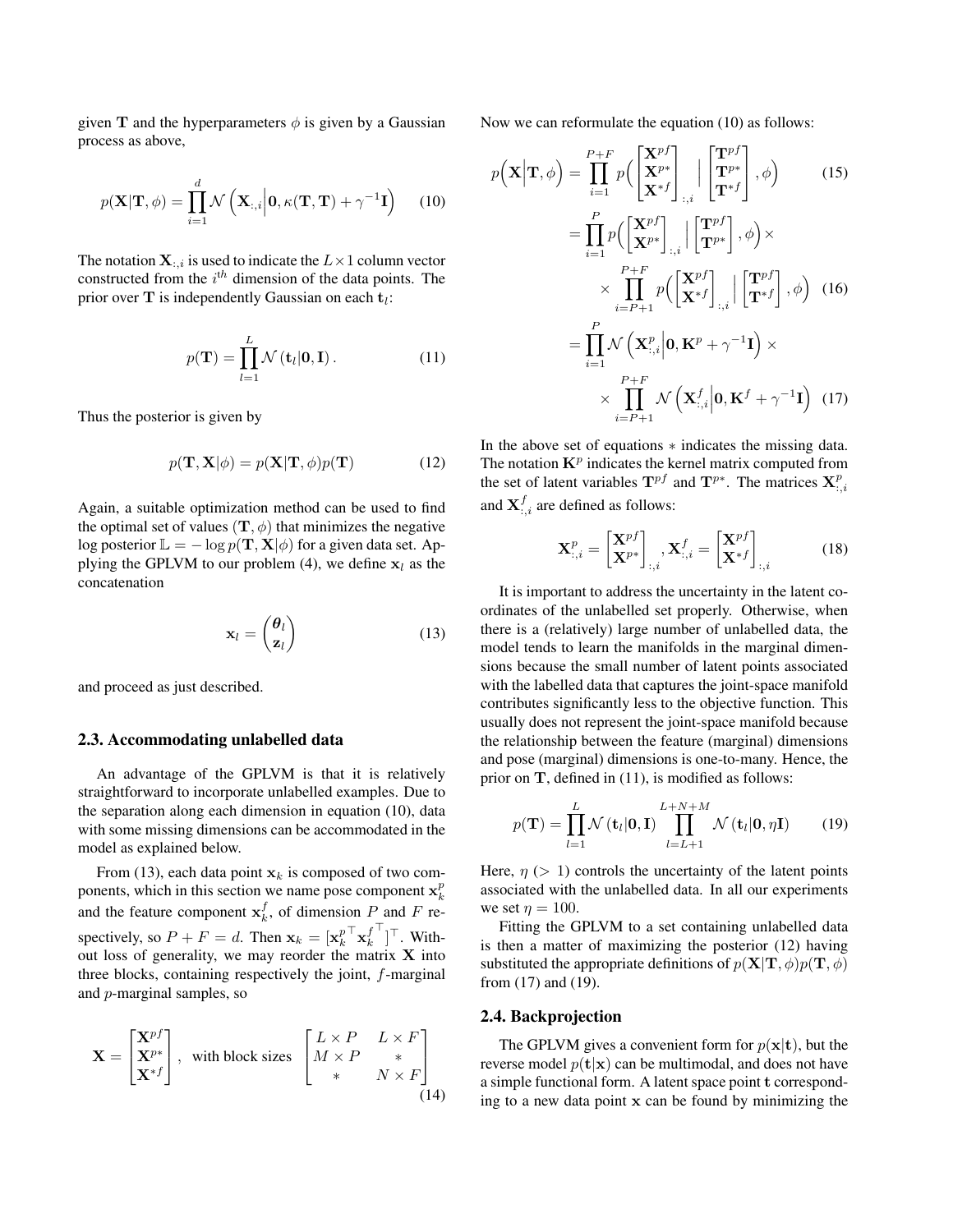

Figure 2. Comparing methods. (a) Mixture of experts (ME) fit to the S-curve with 15 points. The shape is well approximated but not the density. ME cannot fit to fewer than 15 points on this data. (b) Gaussian mixture model fitted to 15 joint samples. (c) GMM on 8 samples. (d) GMM on 8 samples with 52 marginals. The GMM is a poorer fit to the manifold than the JMM (compare to figure 1), and gains less benefit from marginal data.

negative log joint-posterior over the novel data point and the associated latent point. However in practice, we found that it is sufficient to seek several modes by random starts within the latent space during the optimization of the objective function  $\mathbb L$  and use the point estimates to obtain the likelihoods.

#### 2.5. Summary: Using the JMM for pose estimation

To concretize the above discussion, we summarize the steps in using the JMM for pose estimation. The training data is a set of pairs  $\{(\theta_i, \mathbf{z}_i)\}_{i=1}^L$ , and two sets of unlabelled samples  $\{\theta_j^*\}_{j=1}^M$  and  $\{\mathbf{z}_k^*\}_{k=1}^N$ . Fitting the GPLVM associates with each sample a latent parameter t, which is stored with the training examples, along with the Gaussian process matrices, giving a representation of the form

$$
\Phi = \{(\boldsymbol{\theta}_i, \mathbf{z}_i, \mathbf{t}_i)_{i=1}^L; (\boldsymbol{\theta}_j^*, \mathbf{t}_j')_{j=1}^M; (\mathbf{z}_k^*, \mathbf{t}_k'')_{k=1}^N\}
$$
(20)

to which can be added the Gaussian process matrices  ${\bf K}_{\theta}, {\bf W}_{\theta}$  and  ${\bf K}_z, {\bf W}_z$ . At inference time, given a new image feature vector z, we find the latent values t which are local maxima of  $p(\mathbf{t}|\mathbf{z}) \propto p(\mathbf{z}|\mathbf{t})p(\mathbf{t})$ . This can be seeded relatively efficiently by nearest neighbour lookup of the  $z_i$ followed by gradient-based optimization of  $p(t|z)$ . For each mode, we then compute  $p(\theta|\mathbf{t})$ .

## 3. Implementation

The above section describes the theoretical formulation of the joint manifold model, but of course certain details

need to be attended to for a practical implementation.

Firstly, the kernel parameters  $\alpha$  and  $\beta$  need to be constrained to be positive. In our experiments this was enforced by re-parameterizing as e.g.  $\alpha = \ln(1 + \exp(\alpha'))$  and optimizing over  $\alpha'$ .

Secondly, the dimension of the latent embedding can found from the residual variance similar to approach of Tenenbaum *et al*. [18].

Finally, suitable initialization procedures should be employed to initialize the latent variables t. In our implementation, we first ran the Isomap [18] algorithm on the labelled samples to assign latent coordinates. Then for each unlabelled sample, say  $(\theta, *)$ , the set of joint space neighbours  $\{(\theta_l, \mathbf{z}_l) \mid \|\theta_l - \theta\| < \varepsilon\}$  is computed, and a single element randomly chosen. Local linear interpolation performed using the neighbors of this chosen joint-space sample in the latent space yields the t assignment for  $(\theta, *)$ . In multimodal areas of the density, this will incorrectly assign latent coordinates to a proportion of the unlabelled samples, but the problem is mitigated by the broad priors on the latent coordinates for unlabelled samples defined by  $\eta$  in (19).

Although tracking is not formally modelled in our approach, in order to demonstrate the advantages of our method, a simple hidden Markov model was fit to the proposed hypotheses and the Viterbi back-tracking algorithm was applied to produce some tracked video sequences. For each frame in the sequence, the multiple hypotheses proposed by the JMM were treated as the states and the confidence values obtained from the JMM as the state probabilities. The transition probabilities are computed from a nearest-neighbour dynamic model as follows. For each motion training sequence, a subset of frames are selected as keyframes. A transition matrix is learnt for these discrete key-poses from a large set of motion captured data. When applying the Viterbi algorithm, the transition probability between two poses is approximated by the transition probability between the two closest key-poses.

### 4. Experiments

Experiments were performed on synthetic and real examples to compare our approach (JMM) with existing algorithms. We compared to a selection of competing algorithms: nearest-neighbor (NN), mixture of experts (ME) models [2, 17], and joint density models [3, 13] (which we denote by GMM, as both are Gaussian mixtures). We also implemented the shared latent structure technique of Shon *et al*. [15] and the manifold alignment of Ham *et al*. [7], denoted **S06** and **H06** respectively. Finally, we created missing-data versions of these two algorithms in a manner analogous to the missing data GPLVM, in order that they can use unlabelled data, which we call S06\* and H06\*. Not all algorithms were tested on all sequences, generally because they were not appropriate, or could not run with the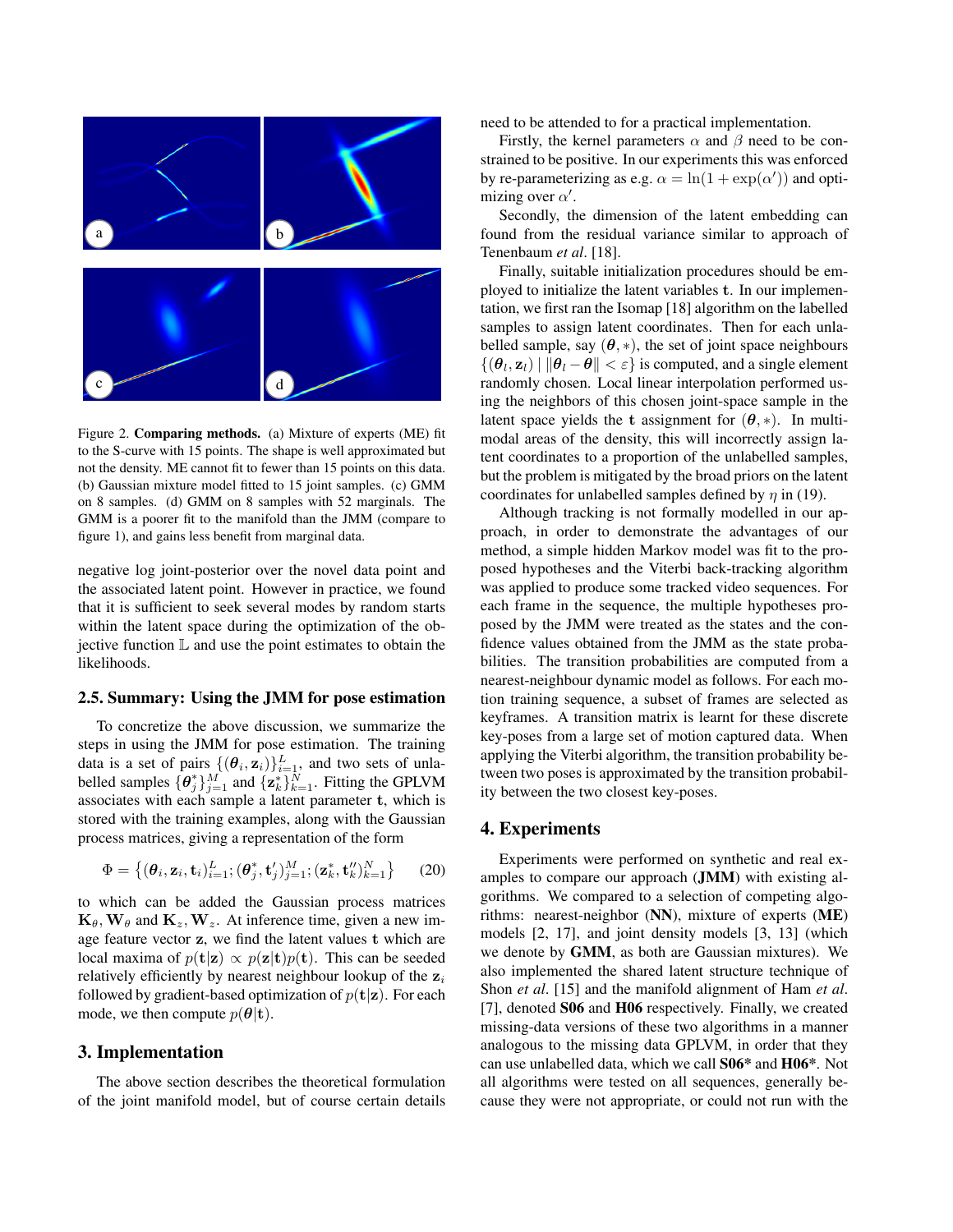

Figure 3. Effect of number of marginal samples. The S-curve (fig 1) is fit using the JMM, with varying numbers of joint and marginal samples.

small numbers of joint samples we used. A subset of experiments are reported here, for more, and for video examples, see our website [14].

#### 4.1. Synthetic problem

Experiments were carried out on the synthetic example from figure 1. Data points were samples from the curve  $\{(\mathbf{z}, \theta) = (t + 0.3 \sin(2\pi t), t) | 0 < t < 1\}$  to which were added Gaussian noise with zero mean and variance of 0.01. Thus the conditional  $p(\theta|\mathbf{z})$  is multivalued: for each z there may be up to three modes. Some  $(z, \theta)$  pairs are retained as the subset of points with known correspondence while the rest of the data are divided into separate collections of  $(z, *)$  and  $(*, \theta)$  unlabelled points and treated as marginal data in algorithms for which this is possible. The JMM is fit as above.

Qualitative results of applying JMM, ME and GMM on 15 joint-samples are illustrated in figures 1 and 2. In general, JMM models the density better than either ME or GMM, and gains more benefit from marginal samples than GMM.

For the same toy problem, the performance of the JMM under varying combinations of number of joint-space and marginal samples was also investigated (figure 3). For each of 1000 test points sampled from the noise-free underlying manifold, the shortest distance to the predicted JMM mean function is computed. These distances were used in computing the RMS error. The results clearly show the benefit of introducing some marginal data. However, when a large number of marginal data is introduced, the error increases due to the effect described in section 2.3.

#### 4.2. Human Body Pose Estimation

Experiments were conducted with real images and pose information obtained from motion capture systems [1]. Sil-



Figure 4. Samples of images and silhouettes used to train the JMM for a walking motion.



Figure 5. Results from applying a trained JMM for a walking motion. (a) Test images. (b) Silhouettes. (c) Modes of  $p(\theta|\mathbf{z})$  in decreasing order of likelihood. The left/right ambiguities arising from these silhouettes are correctly predicted by the JMM.

houette features were used as the basis to construct image descriptors. These image descriptors and the motion captured joint-angle information form our joint-space. Silhouette data for training (Fig.4) and testing were created using Poser<sup>TM</sup>, a graphics package that can render realistic looking images from human models for given pose (joint-angle) information. Only these synthetically created silhouettes were used in the training stage of our approach, meaning that we could easily vary the ratio of labelled to unlabelled samples. Some experiments were performed using similar synthetic images that were not used in the training and motion captured on a different person. We also tested real images from video sequences of real humans performing a number of motions. We chose to use silhouettes as they yield one-to-many mappings.

The following subsections describe the experimental setup and the results obtained from applying our method on several types of motion. We proceed by explaining various error measures used to evaluate the results.

Interpreting Errors The error measures used during our tests can be classified into two, namely the error from the very first/most likely hypothesis (Type 1) and the minimum error between the first few hypotheses and the ground truth (Type 2). Each of these contain two subcategories. They are the average per-frame RMS error in pose  $(E_{pose})$ and the average per-joint RMS angular error across frames  $(E_{angle})$ .

Walking sequence The motion considered in this experiment is a person walking parallel to the image plane. The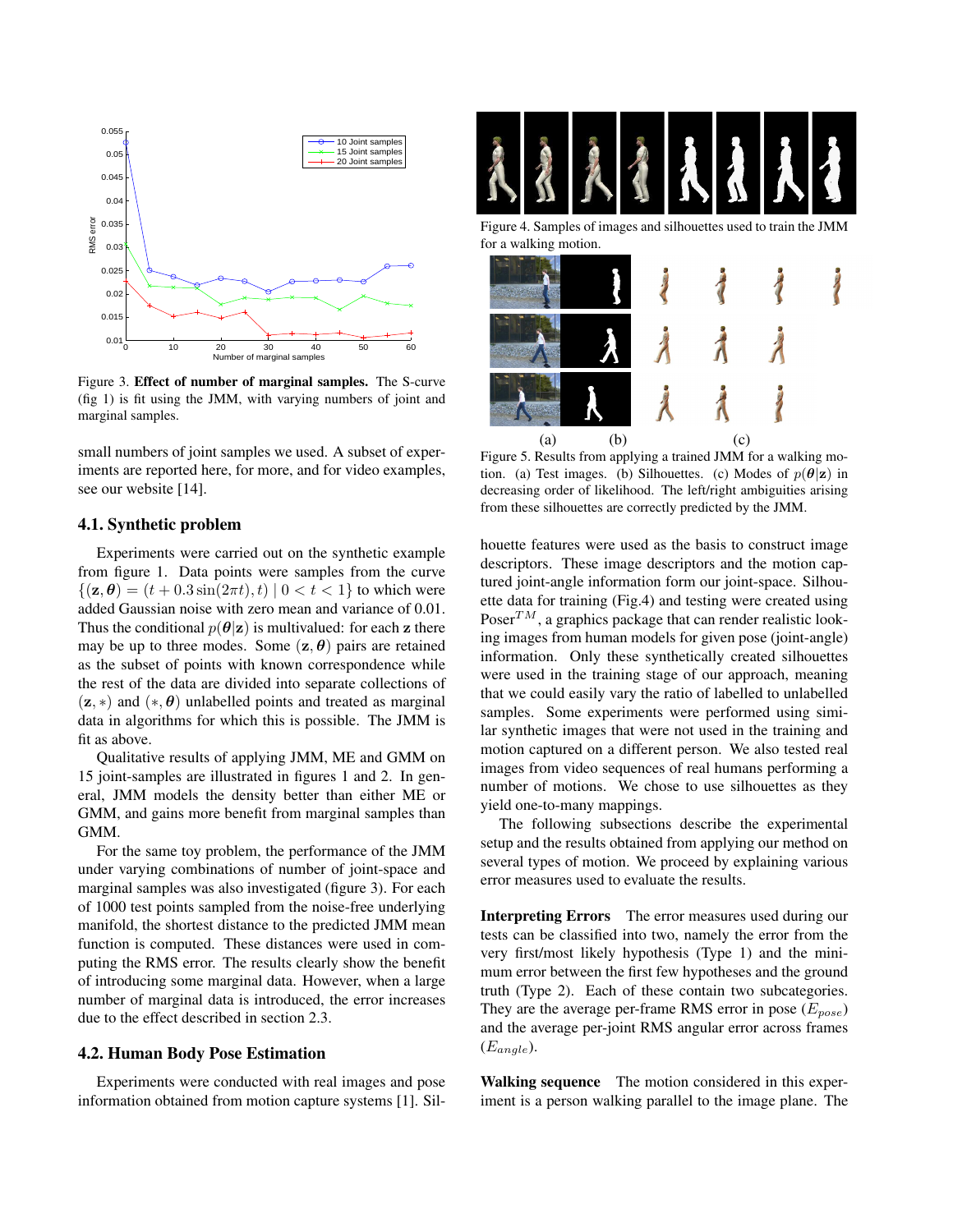|                 |    |                | Average RMS error |                |                  |       |  |  |
|-----------------|----|----------------|-------------------|----------------|------------------|-------|--|--|
| Method          | #J | #M*            |                   | All hypotheses | First hypothesis |       |  |  |
|                 |    |                | Pose              | Angle          | Pose             | Angle |  |  |
| <b>JMM</b>      | 8  | $\overline{0}$ | 3.82              | 3.02           | 6.91             | 6.06  |  |  |
|                 | 8  | 8              | 3.68              | 2.90           | 6.78             | 5.90  |  |  |
|                 | 8  | 16             | 3.55              | 2.80           | 6.41             | 5.79  |  |  |
|                 | 8  | 32             | 3.83              | 3.04           | 8.05             | 6.67  |  |  |
|                 | 16 | $\theta$       | 3.71              | 2.89           | 6.01             | 5.39  |  |  |
|                 | 16 | 16             | 3.60              | 2.71           | 5.88             | 5.17  |  |  |
|                 | 32 | $\overline{0}$ | 3.66              | 2.86           | 6.48             | 5.87  |  |  |
|                 | 32 | 32             | 3.45              | 2.65           | 6.41             | 5.79  |  |  |
| NN              | 8  | $\overline{0}$ | 4.18              | 3.82           | 7.87             | 6.56  |  |  |
|                 | 16 | $\theta$       | 3.95              | 3.63           | 6.70             | 5.87  |  |  |
|                 | 32 | $\overline{0}$ | 3.91              | 3.39           | 6.61             | 5.97  |  |  |
| S <sub>06</sub> | 8  | $\overline{0}$ |                   |                | 8.63             | 7.11  |  |  |
|                 | 16 | $\overline{0}$ |                   |                | 8.49             | 7.02  |  |  |
|                 | 32 | $\overline{0}$ |                   |                | 7.48             | 6.93  |  |  |
| H <sub>05</sub> | 8  | $\overline{0}$ |                   |                | 9.50             | 6.65  |  |  |
|                 | 16 | $\overline{0}$ |                   |                | 7.63             | 5.39  |  |  |
|                 | 32 | $\overline{0}$ |                   |                | 7.42             | 5.88  |  |  |
| S06*            | 8  | 8              |                   |                | 8.45             | 6.95  |  |  |
|                 | 8  | 16             |                   |                | 8.28             | 6.81  |  |  |
|                 | 8  | 32             |                   |                | 8.75             | 7.37  |  |  |
|                 | 32 | 32             |                   |                | 7.01             | 6.59  |  |  |
| $H05*$          | 8  | 8              |                   |                | 8.49             | 6.21  |  |  |
|                 | 8  | 16             |                   |                | 8.12             | 5.80  |  |  |
|                 | 8  | 32             |                   |                | 7.75             | 5.37  |  |  |
|                 | 32 | 32             |                   |                | 6.98             | 5.48  |  |  |

Table 1. Walking sequence results.

input image descriptor z is constructed from shape contexts of silhouette points. To work in a common coordinate system, these features are clustered into 40 clusters and each feature point is projected onto the common basis by weighted voting into the cluster centers [3, 16]. All the feature vectors for a silhouette are added to create a feature histogram to represent the image descriptor z for that silhouette. The pose  $\theta$  is represented by a vector composed from 29 joint-angles. Since walking is a cyclic motion, a 2 dimensional latent space is used. The dimensionality is confirmed separately by looking at the residual variance on applying Isomap [18] on a larger data set. Two of the competing methods, GMM and ME, were not tested in this experiment as only small numbers (8, 16 and 32) of labelled samples were used.

Some results from real images are illustrated in Fig.5. This was obtained by training our model on 16 jointsamples only. It can be seen that both (left-right) flipped hypotheses were correctly identified. A comparison of our approach against other algorithms is tabulated in table 1. The test was repeated 5 times for 30 different images at each iteration. Our approach has consistently lower error and introducing unlabelled lowers the error further.

Golf swing sequence The motion considered in this experiment is a person performing a golf swing facing the im-

|                 |    |                | Average RMS error |       |                  |       |  |
|-----------------|----|----------------|-------------------|-------|------------------|-------|--|
| Method          | #J | # $M^*$        | All hypotheses    |       | First hypothesis |       |  |
|                 |    |                | Pose              | Angle | Pose             | Angle |  |
|                 | 8  | 0              | 8.78              | 7.74  | 15.36            | 13.73 |  |
|                 | 8  | 16             | 6.77              | 5.78  | 11.16            | 10.07 |  |
| JMM             | 8  | 32             | 8.83              | 7.58  | 15.15            | 14.06 |  |
|                 | 16 | $\Omega$       | 7.22              | 6.94  | 14.16            | 13.42 |  |
|                 | 16 | 16             | 6.82              | 6.02  | 14.25            | 12.24 |  |
|                 | 32 | $\overline{0}$ | 6.98              | 6.40  | 12.26            | 10.65 |  |
|                 | 32 | 32             | 6.55              | 6.27  | 11.18            | 9.54  |  |
| NN              | 8  | $\theta$       | 10.34             | 9.64  | 17.29            | 16.02 |  |
|                 | 16 | 0              | 9.36              | 8.80  | 16.54            | 15.68 |  |
|                 | 32 | $\overline{0}$ | 9.18              | 8.60  | 14.16            | 13.99 |  |
| S <sub>06</sub> | 8  | $\theta$       |                   |       | 15.80            | 14.50 |  |
|                 | 8  | 32             |                   |       | 15.29            | 13.94 |  |
|                 | 32 | $\theta$       |                   |       | 12.09            | 11.51 |  |
|                 | 32 | 32             |                   |       | 11.93            | 10.17 |  |
| H <sub>05</sub> | 8  | $\overline{0}$ |                   |       | 15.59            | 12.98 |  |
|                 | 8  | 32             |                   |       | 11.23            | 10.21 |  |
|                 | 32 | $\Omega$       |                   |       | 12.48            | 11.22 |  |
|                 | 32 | 32             |                   |       | 11.32            | 10.35 |  |

#### Table 2. Golf swing results

age plane. The input image descriptor z is constructed from the 7 Hu moments [9]. In this case we do not have a background image, so the silhouettes were computed with some user interaction. Thus our results are not intended to imply that this image can be automatically processed, but do allow comparison of the various algorithms on this silhouette data.

The pose  $\theta$  is represented by a vector composed from 29 joint-angles. Since this motion is unidirectional, only a single dimensional latent space is used. The test was repeated 5 times for 30 different images at each iteration. The average errors are tabulated in table 2. This was obtained by training our model on 16 joint-samples only. Since only one of the 7 Hu moments is *not* invariant to reflection, some mirrored poses are predicted as one of the possible hypotheses although they accompanied by a low confidence on this prediction. The ME used 5 experts.

Exercise sequence An exercise routine, the results of which the reader is encouraged to consult at [14]. The sequence is rather more challenging than the previous examples as it is long, contains a variety of motions, and the silhouette extraction is made unreliable by wall markings the same colour as the subject. We assumed a 3 dimensional manifold for an exercise motion and applied JMM to learn the mapping. As can be seen in [14], a qualitatively successful track is obtained; the quantitative improvements in RMS pose or angle over S06, H06, and ME are at worst 18%, on average about 30%. Note that this is computed over the best hypothesis, as S06 and H06 cannot return multiple hypotheses.